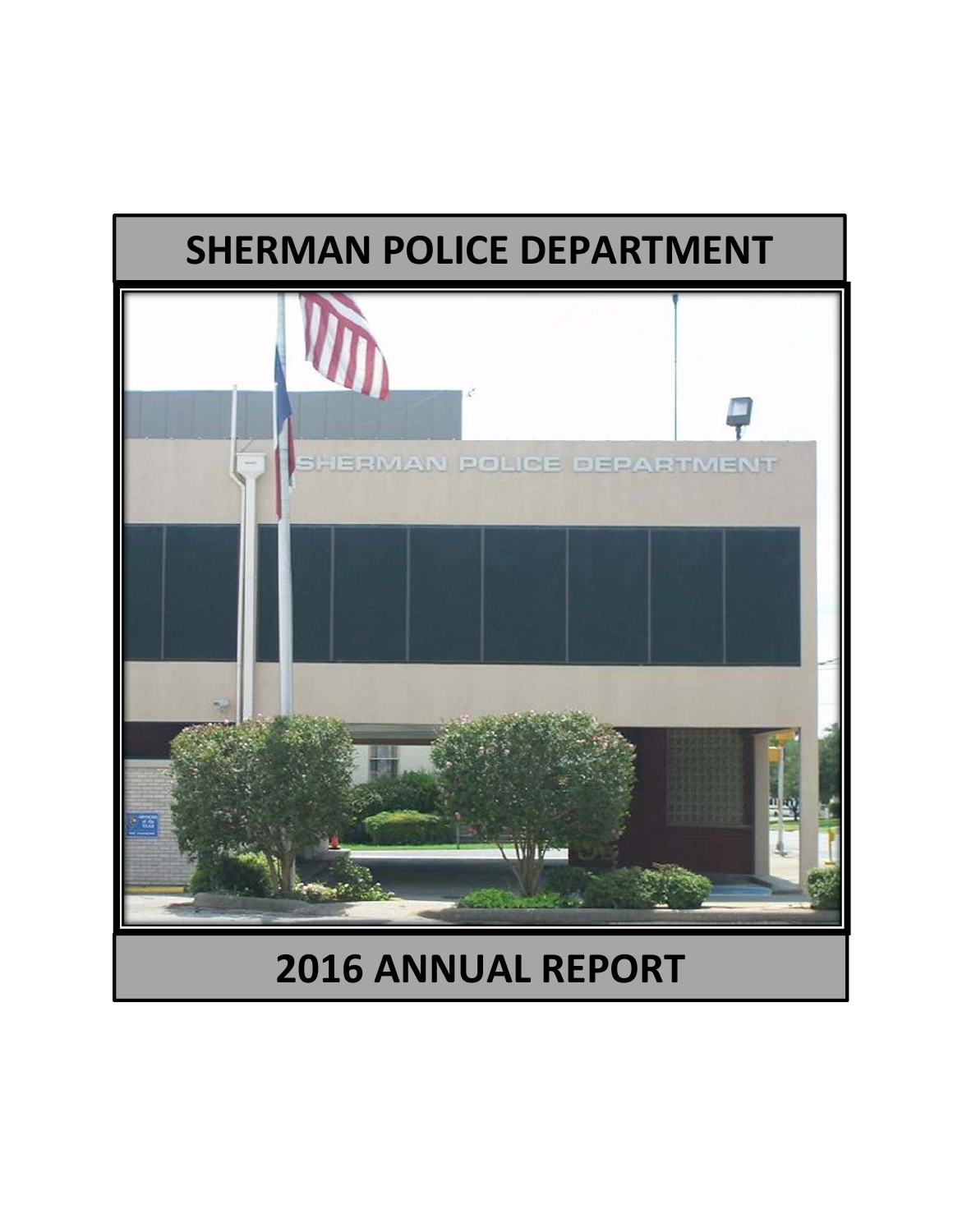## **CHIEF'S MESSAGE**

The 2016 Sherman Police Department Annual Report is an introductory step into communicating with the stakeholders of our community. I hope you find the 2016 Annual Report informative and beneficial as you look to see how the Sherman Police Department serves you. We remain dedicated to seeing that we continue to serve our evolving society with an open mind and a heart of service.

I was fortunate enough to be named interim police chief in December of 2016 and be appointed the Chief of Police on January 1, 2017. A number of benchmarks were met in 2016 and the department was able to plan for future growth. Due to a number of retirements and departures from the department, the police department had a number of open positions when I assumed the chief's duties, however, you will find in this report that the members of the Sherman Police Department did an exceptional job of continuing to further the City's mission and the mission of the department in protecting and serving its citizens.

The members of the Sherman Police Department are extremely grateful for the city council and city administrators giving us the opportunity to serve our community.

Sincerely,

ary Flores, Chief of Police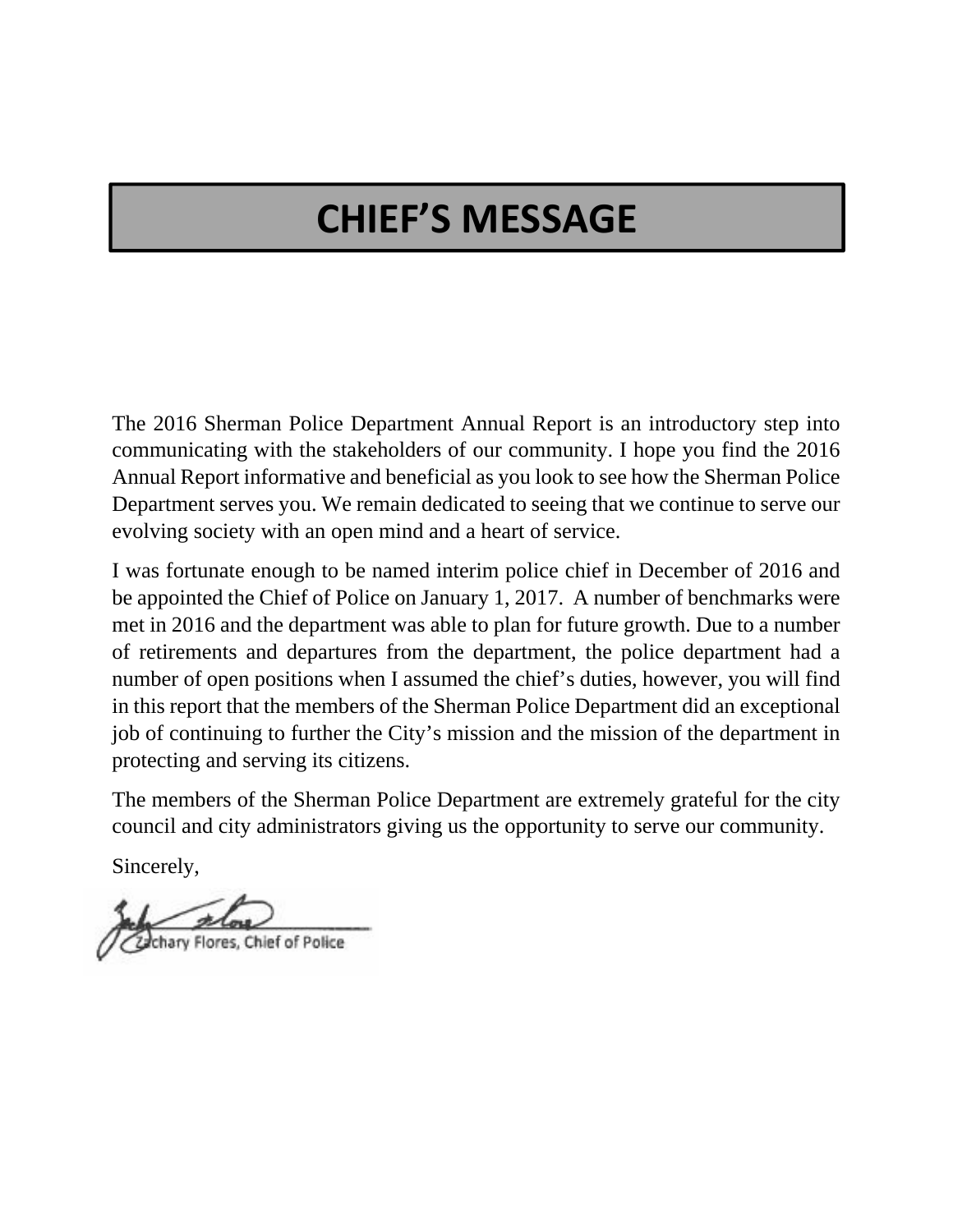## **2016 ACCOMPLISHMENTS**

- New communications center completed
- Participated in the Assist the Officer Foundation for donations to Dallas PD
- Drug Take Back Event
- Annual Fright Fest
- Bike Patrol Received new bikes from CrossFit Solus
- 4 Recruits hired







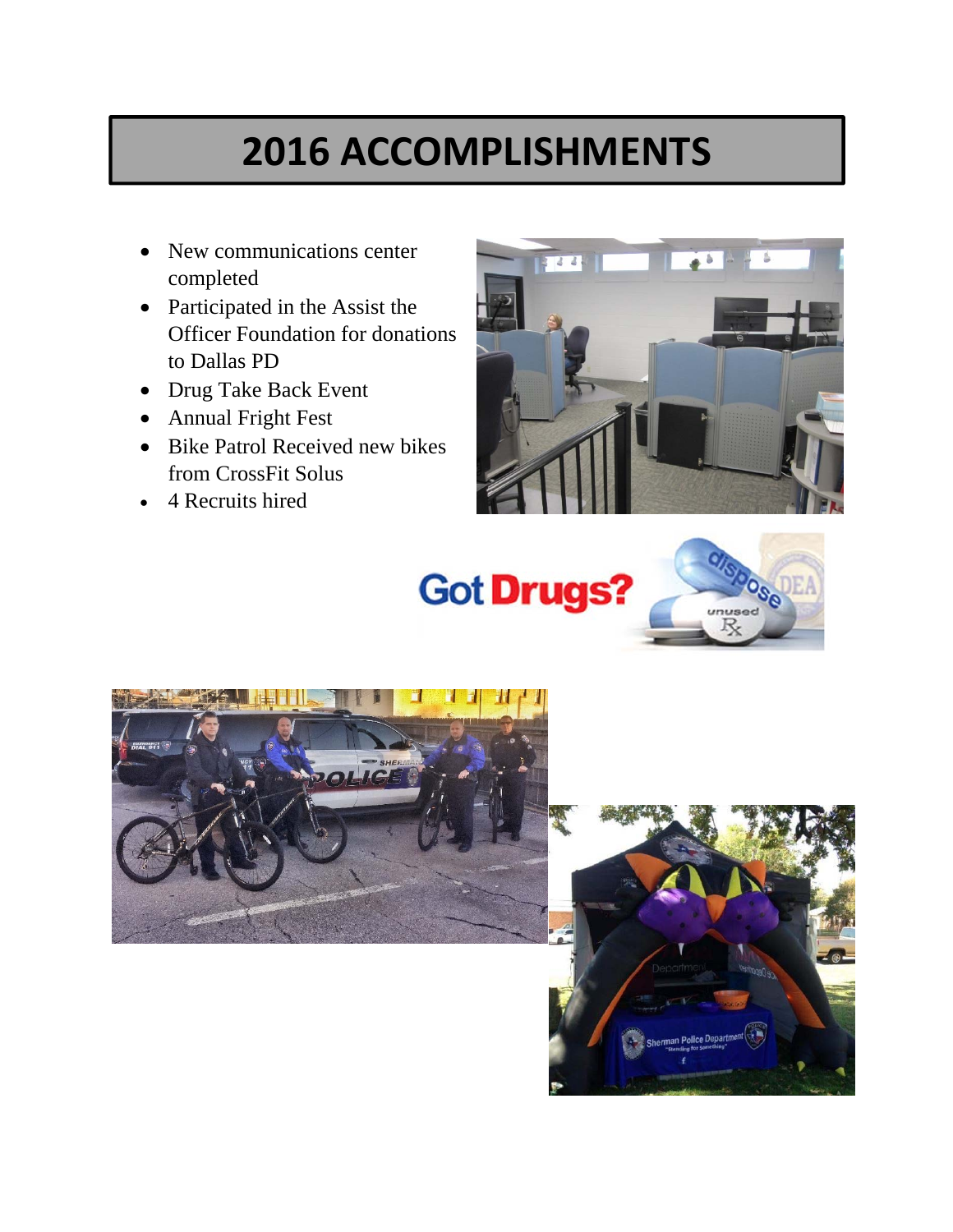# **MISSION STATEMENT**

We stand to prevent, reduce, and disrupt crime and disorder by aggressive, professional, and compassionate enforcement of the law.

## **VALUES**

Integrity Compassion

Professionalism Fairness / Equality

Loyalty Leadership

Courage Teamwork

## **MOTTO**

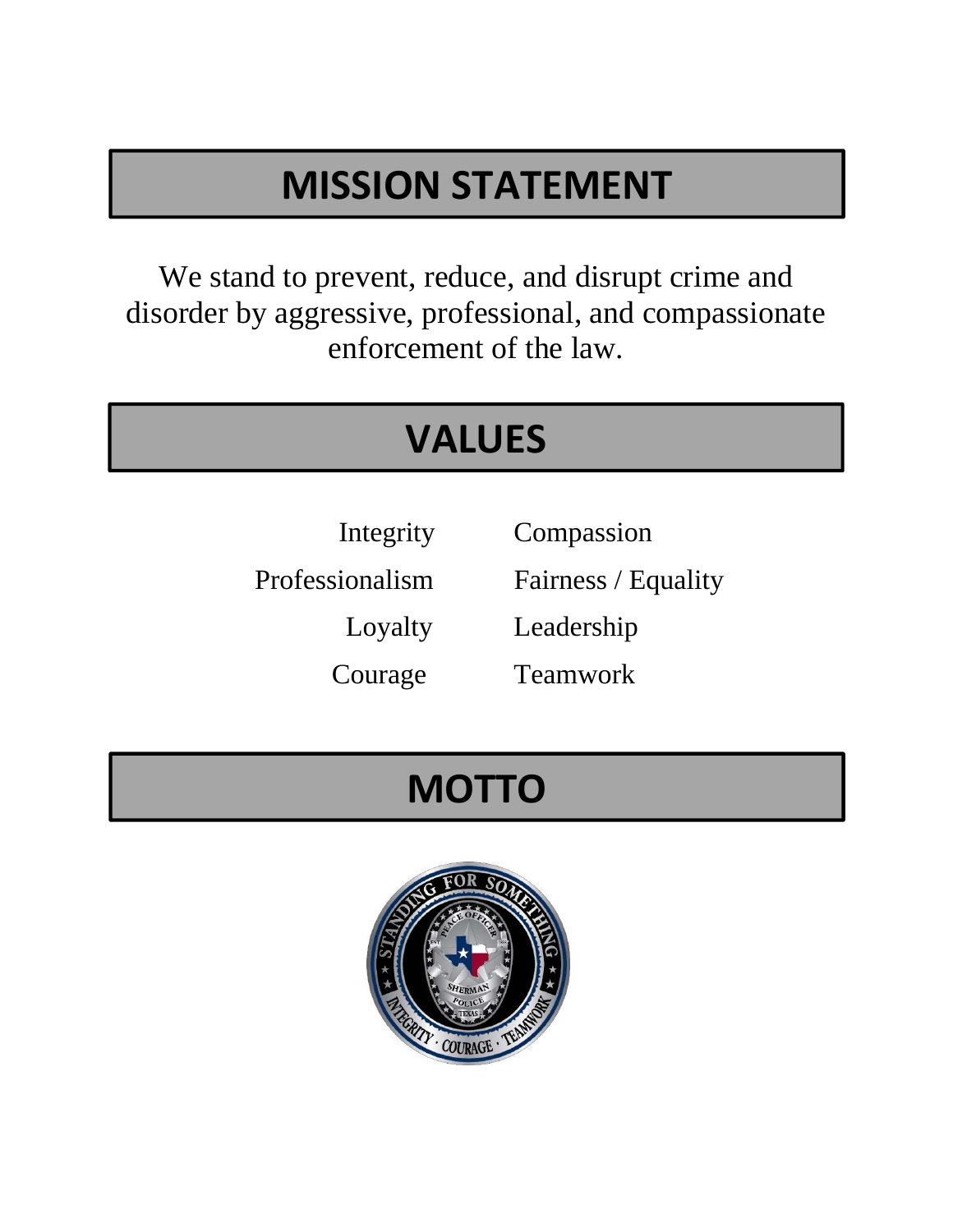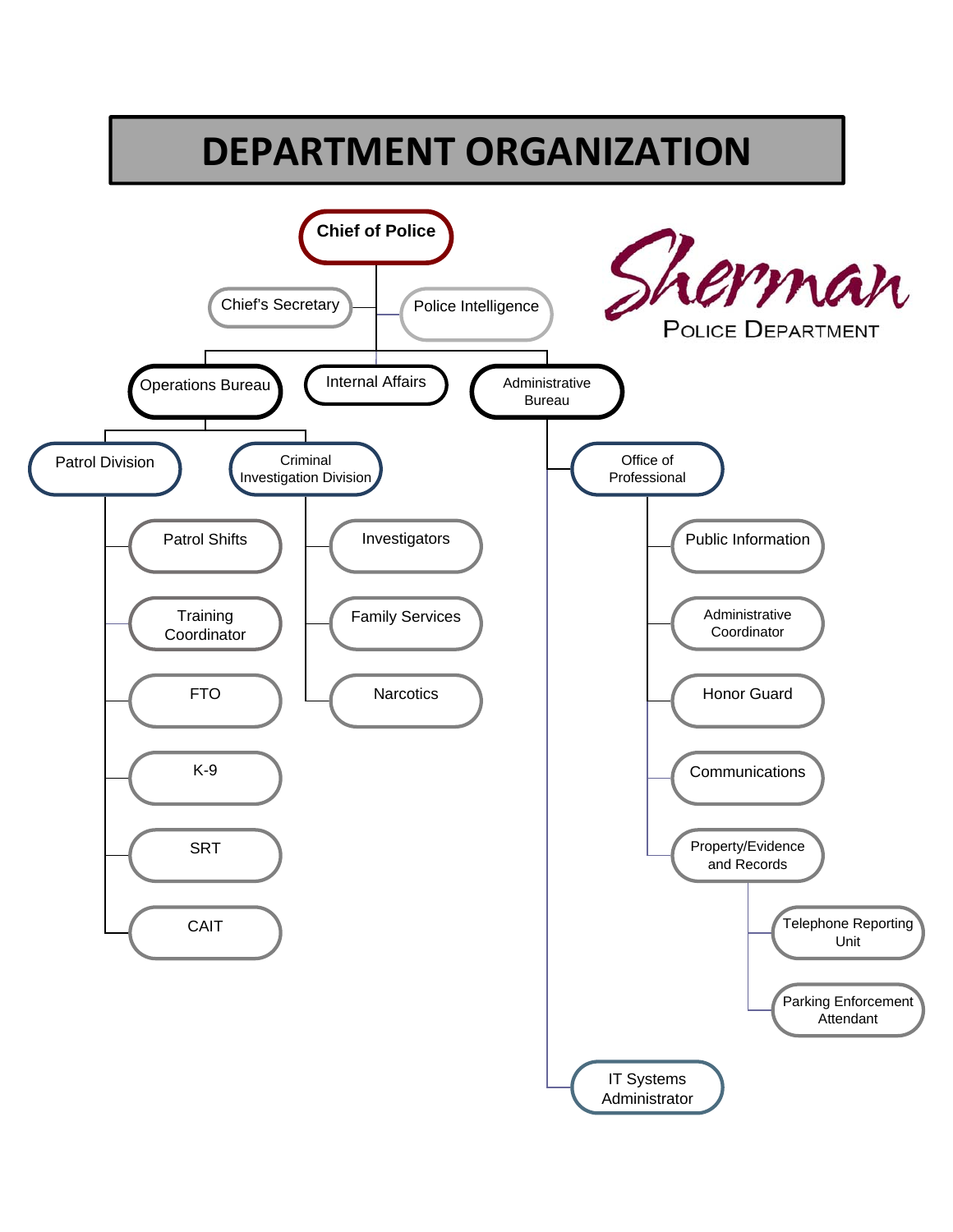### **BUDGET FY 2016**

### **Law Enforcement Public Safety Support**

| <b>Personnel only</b> \$ | 6,075,542 | 1,345,389 |
|--------------------------|-----------|-----------|
| <b>Total budget</b>      | 7,235,969 | 1,774,829 |

## **PERSONNEL AND TRAINING**



| <b>Sworn Officers Hired</b>      |                             |
|----------------------------------|-----------------------------|
| Non-Sworn Cadets Hired           | $\mathcal{D}_{\mathcal{L}}$ |
| Civilians Hired                  | $\mathbf{0}$                |
| <b>Background Investigations</b> | 46                          |
|                                  |                             |
| Training Hours – Officers        | 24,673                      |
| Training Hours – Dispatchers     | 1,528                       |

Total Training Hours 26,201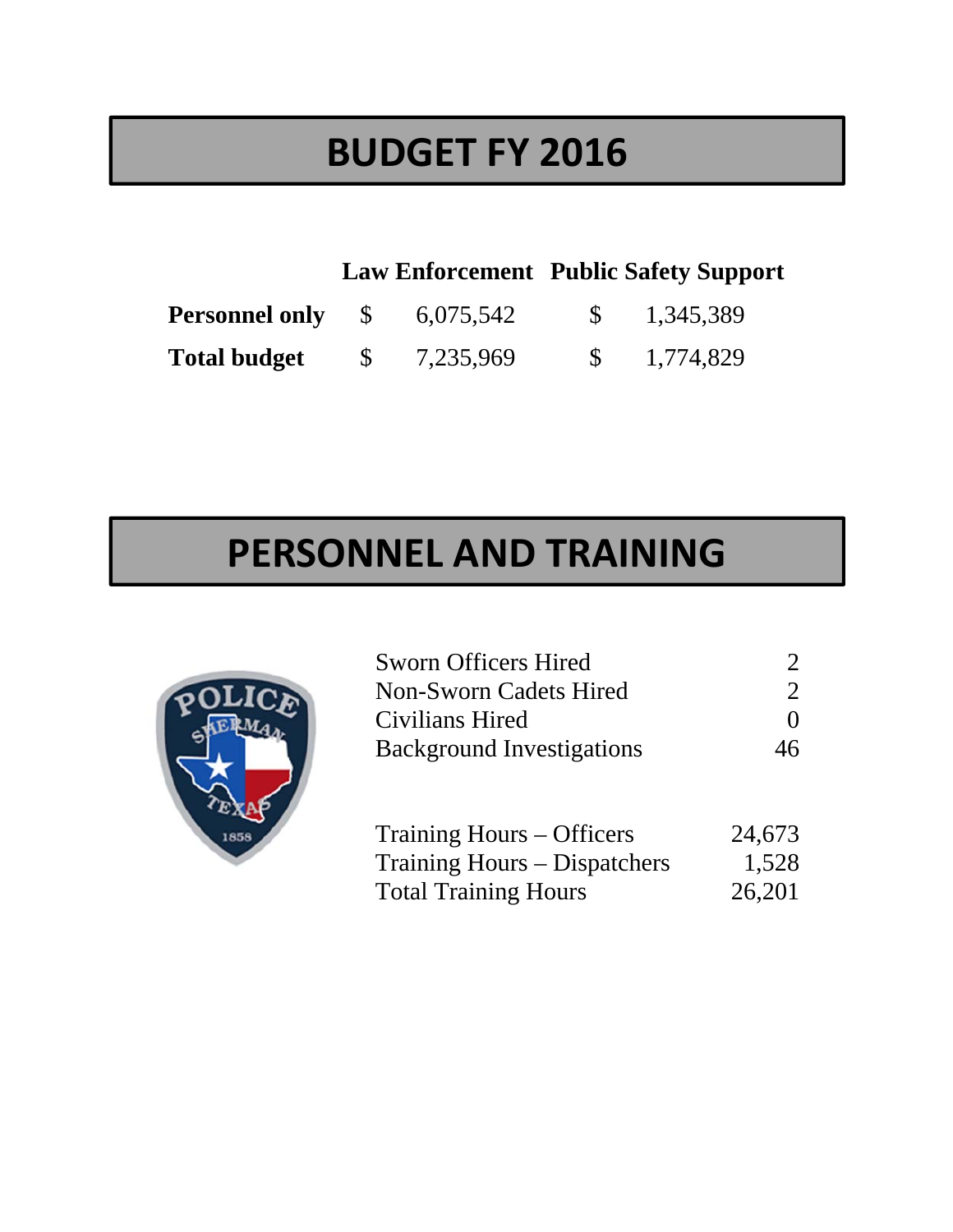### **CRIMINAL INVESTIGATIONS DIVISION**





#### **TOTAL NUMBER OF CALLOUTS = 70**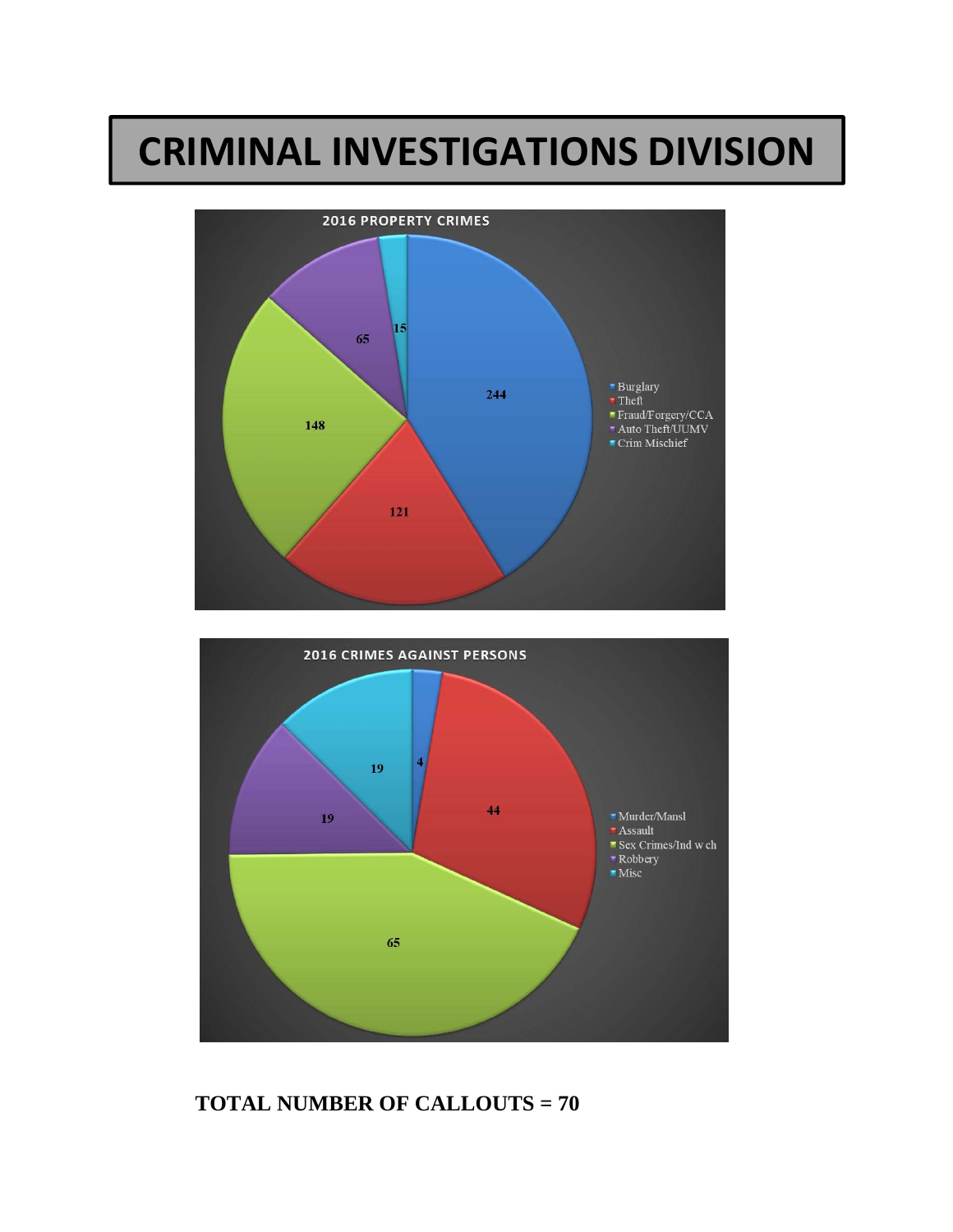## **PATROL DIVISION**

#### **PATROL**

| <b>Citizen-Initiated Calls for Service</b> | 22,084         |
|--------------------------------------------|----------------|
| <b>Officer Self-Initiated Calls</b>        | 15,821         |
| <b>Total Calls for Service</b>             | 38,123         |
| <b>Traffic Stops</b>                       | 4,804          |
| K-9                                        |                |
| Deployments                                | 49             |
| <b>Narcotics Searches</b>                  | 38             |
| <b>Narcotics Found</b>                     | 31             |
| Tracks                                     | 11             |
| <b>Community Demonstrations</b>            | 3              |
| TRAFFIC                                    |                |
| <b>Total Collisions Reported</b>           | 2,268          |
| Collisions Investigated                    | 893            |
| <b>Blue Form</b>                           | 1,228          |
| <b>Traffic Fatalities</b>                  | 7              |
| <b>Hit and Run Collisions</b>              | 98             |
| DWI                                        | 110            |
| <b>Intoxication Assault</b>                | 2              |
| <b>Intoxication Manslaughter</b>           | $\overline{2}$ |
| <b>Other Criminal Traffic Cases</b>        | 253            |

### **SPECIAL RESPONSE TEAM**

High Risk Search Warrants Served 7 Barricaded Persons Incidents 2 Community Demonstrations 4 SRT Training Hours 132 Total SRT Unit Activations 14

#### **DETENTIONS**

Total Arrests for Department 1,588





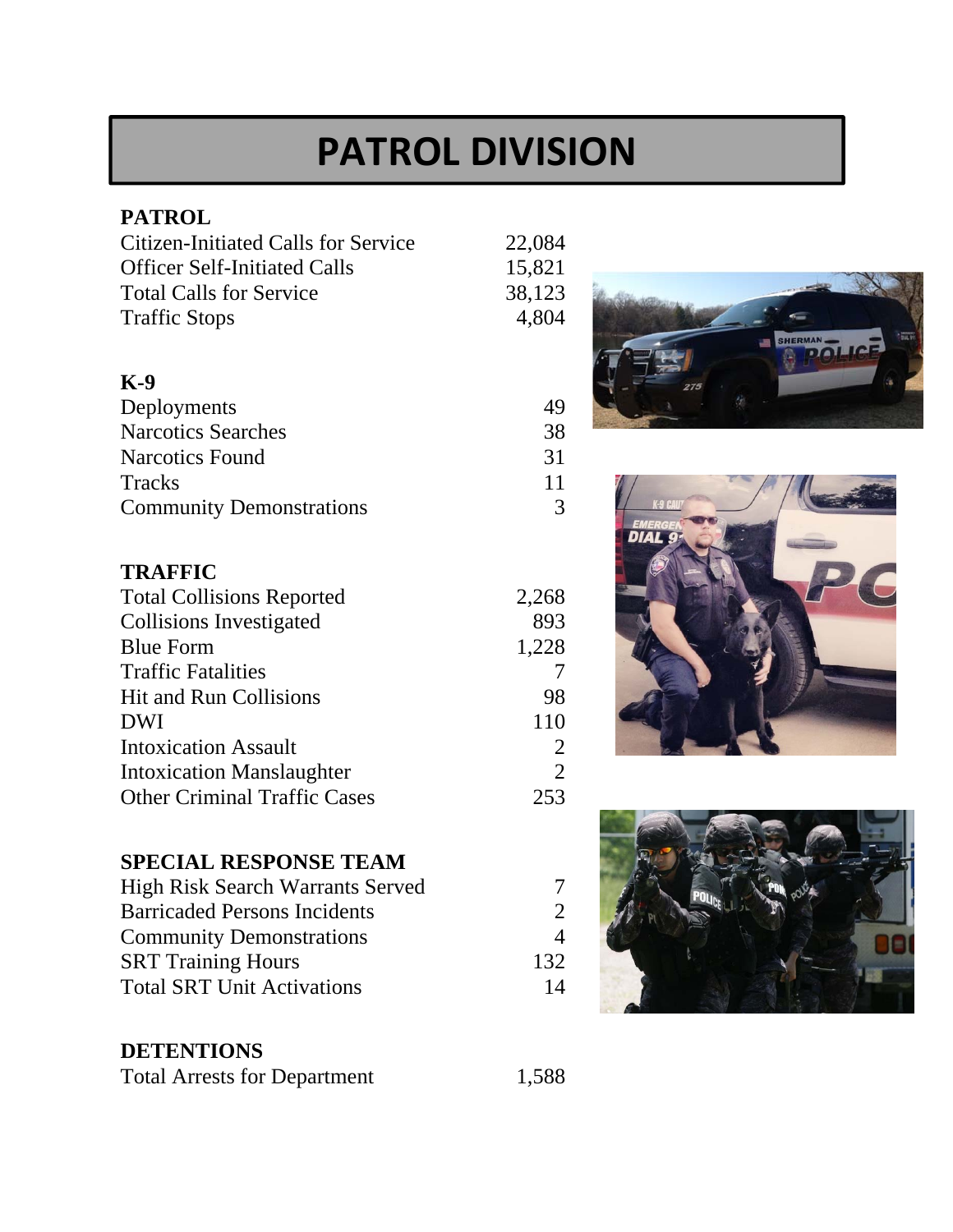## **SUPPORT SERVICES**

| <b>Property and Evidence</b>                        |        |             |
|-----------------------------------------------------|--------|-------------|
| <b>Items Received</b>                               | 10,373 |             |
| <b>Items Disposed</b>                               | 7,351  |             |
| <b>Records</b>                                      |        |             |
| Misdemeanor Cases Filed (estimate)                  | 1,443  |             |
| Felony Cases Filed (estimate)                       | 706    |             |
| Open Records Requests Worked by Records             | 576    |             |
| Open Records Requests Involving City Atty/AG Office | 223    |             |
| <b>Reports Entered Into RMS</b>                     | 5,964  |             |
| <b>Crash Reports Entered Online</b>                 | 893    |             |
| <b>TRU Reports</b>                                  | 409    |             |
| <b>Online Fraud Reports</b>                         | 40     |             |
| <b>Communication</b>                                |        |             |
| 911 Calls for Service                               | 31,422 | $\ast$      |
| Non-Emergency Calls for Service                     |        | 32,442<br>∗ |
| Total Police Calls for Service (only)               | 38,123 |             |
| Percentage of 911 Calls Answered within 10 seconds  | 12,368 | ∗           |
| Percentage of 911 Calls Answered in 11-15 seconds   |        | $\ast$      |
| Percentage of 911 Calls Answered in 16-20 seconds   |        | $\ast$      |
| Percentage of 911 Calls Answered in 21-40 seconds   | 74     | $\ast$      |
| Percentage of 911 Calls Answered in 41-60 seconds   | 4      | $\ast$      |
| Percentage of 911 Calls Answered in 61-120 seconds  | 3      | $\ast$      |

\*only includes 7/27/16 to 12/31/16